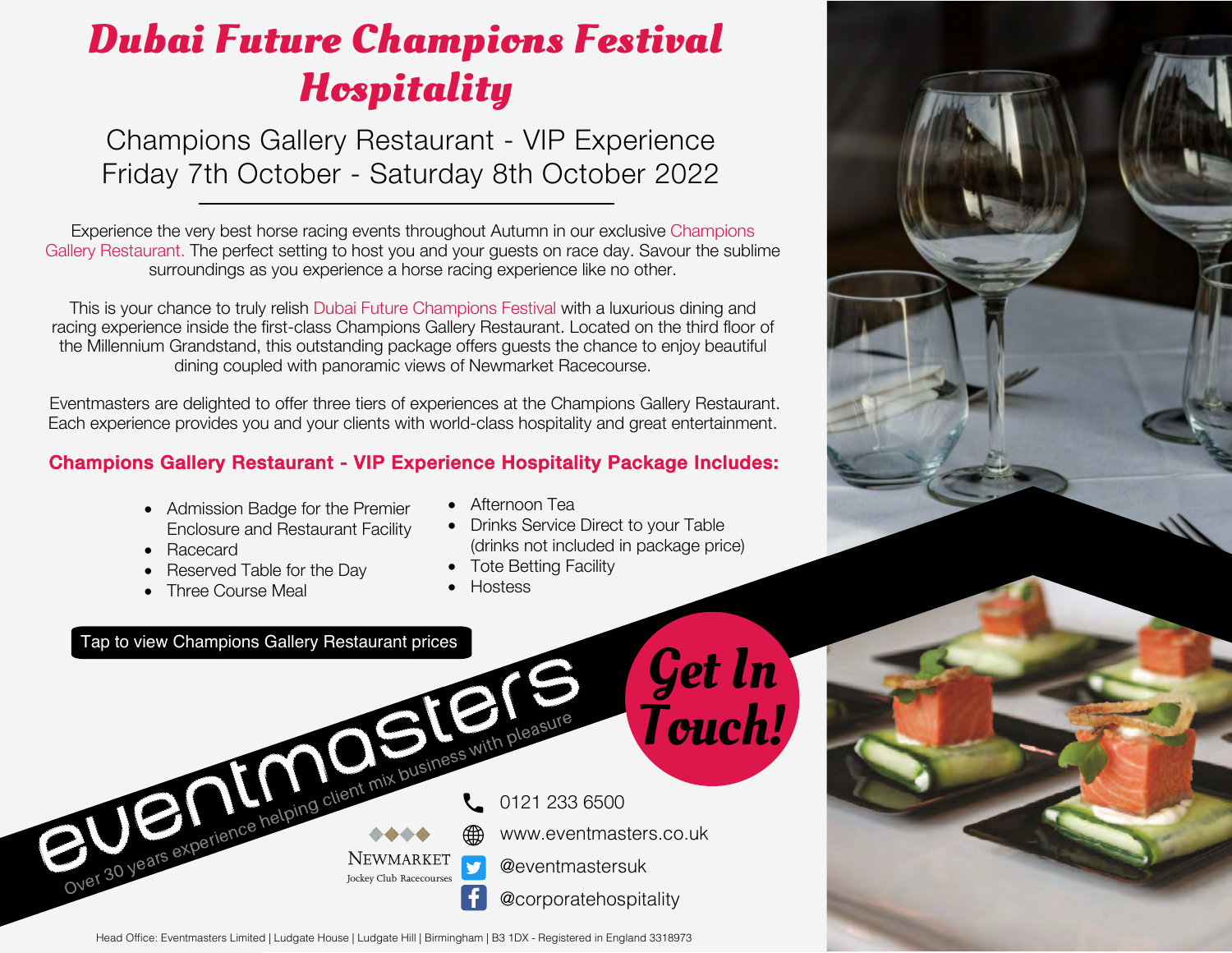# **Dubai Future Champions Festival Hospitality**

Champions Gallery Restaurant - Premier Experience Friday 7th October - Saturday 8th October 2022

Experience the very best horse racing events throughout Autumn in our exclusive Champions Gallery Restaurant. The perfect setting to host you and your guests on race day. Savour the sublime surroundings as you experience a horse racing experience like no other.

This is your chance to truly relish Dubai Future Champions Festival with a luxurious dining and racing experience inside the first-class Champions Gallery Restaurant. Located on the third floor of the Millennium Grandstand, this outstanding package offers guests the chance to enjoy beautiful dining coupled with panoramic views of Newmarket Racecourse.

Eventmasters are delighted to offer three tiers of experiences at the Champions Gallery Restaurant. Each experience provides you and your clients with world-class hospitality and great entertainment.

#### Champions Gallery Restaurant - Premier Experience Hospitality Package Includes:

- Admission Badge for the Premier Enclosure and Restaurant Facility
- Racecard
- Reserved Table for the Day
- Three Course Meal
- Afternoon Tea
- Drinks Service Direct to your Table (drinks not included in package price)
- Tote Betting Facility
- Hostess







The

**MILLENNIUM** 

Grandstand